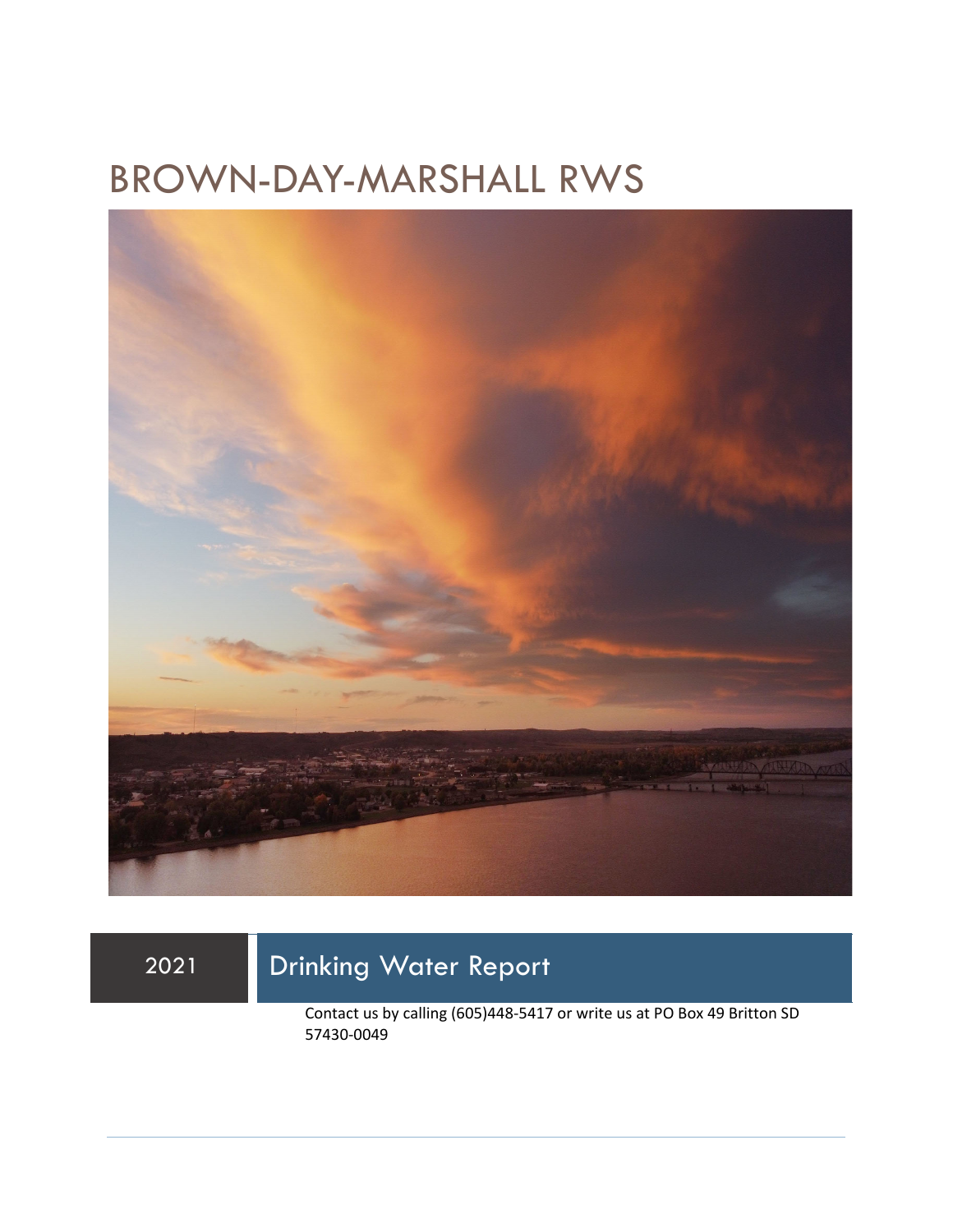# Brown-Day-Marshall RWS

**DRINKING WATER REPORT**  WATER QUALITY



**The Brown-Day-Marshall RWS has supplied ten consecutive years of safe drinking water to the public it serves and has been awarded the Secretary's Award for Drinking Water Excellence by the South Dakota Department of Agriculture and Natural Resources. This report is a snapshot of the quality of the water that we provided last year. Included are details about where your water comes from, what it contains, and how it compares to Environmental Protection Agency (EPA) and state standards. We are committed to providing you with information because informed customers are our best allies.** 

#### **Water Source**

We serve more than 5,673 customers an average of 1,277,000 gallons of water per day. Our water is groundwater that we produce from local wells. The state has performed an assessment of our source water and they have determined that the relative susceptibility rating for the Brown-Day-Marshall RWS public water supply system is low.

**For more information about your water and information on opportunities to participate in public meetings, call (605)448-5417 and ask for Rodney Kappes.** 

#### **Additional Information**

The sources of drinking water (both tap water and bottled water) include rivers, lakes, streams, ponds, reservoirs, springs, and wells. As water travels over the surface of the land or through the ground, it dissolves naturally-occurring minerals, and can pick up substances resulting from the presence of animals or from human activity.

Contaminants that may be present in source water include:

- *Microbial contaminants*, such as viruses and bacteria, which may come from sewage treatment plants, septic systems, agricultural livestock operations, and wildlife.
- *Inorganic contaminants*, such as salts and metals, which can be naturally-occurring or result from urban stormwater runoff, industrial or domestic wastewater discharges, oil and gas production, mining, or farming.
- *Pesticides and herbicides,* which may come from a variety of sources such as agriculture, urban stormwater runoff, and residential uses.
- *Organic chemical contaminants*, including synthetic and volatile organic chemicals, which are byproducts of industrial processes and petroleum production, and can also come from gas stations, urban stormwater runoff, and septic systems.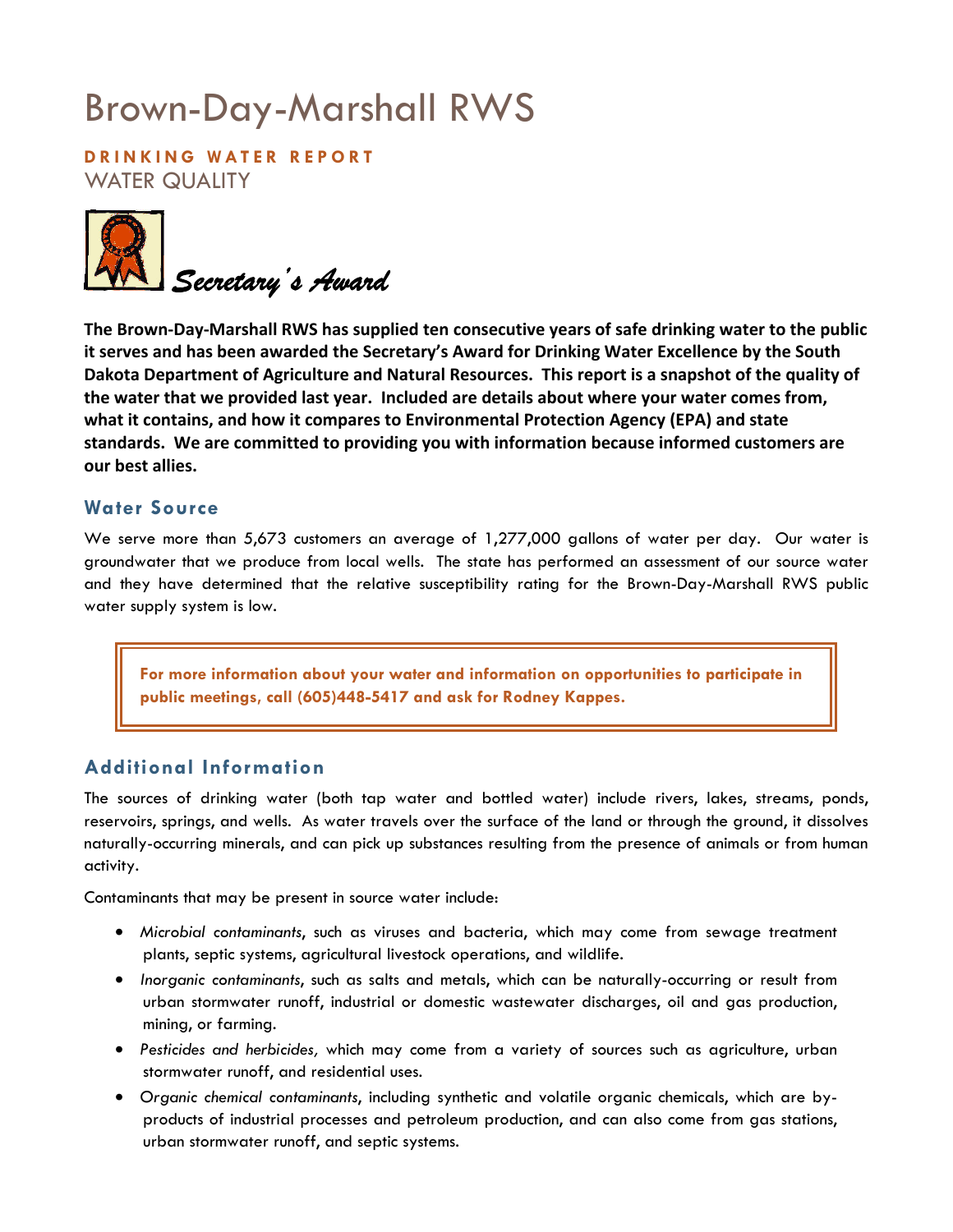• *Radioactive contaminants*, which can be naturally-occurring or be the result of oil and gas production and mining activities.

In order to ensure that tap water is safe to drink, EPA prescribes regulations which limit the amount of certain contaminants in water provided by public water systems. FDA regulations establish limits for contaminants in bottled water which must provide the same protection for public health.

Drinking water, including bottled water, may reasonably be expected to contain at least small amounts of some contaminants. The presence of contaminants does not necessarily indicate that water poses a health risk. More information about contaminants and potential health effects can be obtained by calling the Environmental Protection Agency's Safe Drinking Water Hotline (800-426-4791).

Some people may be more vulnerable to contaminants in drinking water than the general population. Immunocompromised persons such as persons with cancer undergoing chemotherapy, persons who have undergone organ transplants, people with HIV/AIDS or other immune system disorders, some elderly, and infants can be particularly at risk from infections. These people should seek advice about drinking water from their health care providers. EPA/CDC guidelines on appropriate means to lessen the risk of infection by *Cryptosporidium* and other microbial contaminants can be obtained by calling the Environment Protection Agency's Safe Drinking Water Hotline (800-426-4791).

If present, elevated levels of lead can cause serious health problems, especially for pregnant women and young children. Lead in drinking water is primarily from materials and components associated with service lines and home plumbing. The Brown-Day-Marshall RWS public water supply system is responsible for providing high quality drinking water, but cannot control the variety of materials used in plumbing components. When your water has been sitting for several hours, you can minimize the potential for lead exposure by flushing your tap for 30 seconds to 2 minutes before using water for drinking or cooking. If you are concerned about lead in your water, you may wish to have your water tested. Information on lead in drinking water, testing methods, and steps you can take to minimize exposure is available from the Safe Drinking Water Hotline or at *http://www.epa.gov/safewater/lead*.

#### **Detected Contaminants**

The attached table lists all the drinking water contaminants that we detected during the 2021 calendar year. The presence of these contaminants in the water does not necessarily indicate that the water poses a health risk. Unless otherwise noted, the data presented in this table is from testing done January 1 – December 31, 2021 The state requires us to monitor for certain contaminants less than once per year because the concentrations of these contaminants are not expected to vary significantly from year to year. Some of the data, though representative of the water quality, is more than one year old.